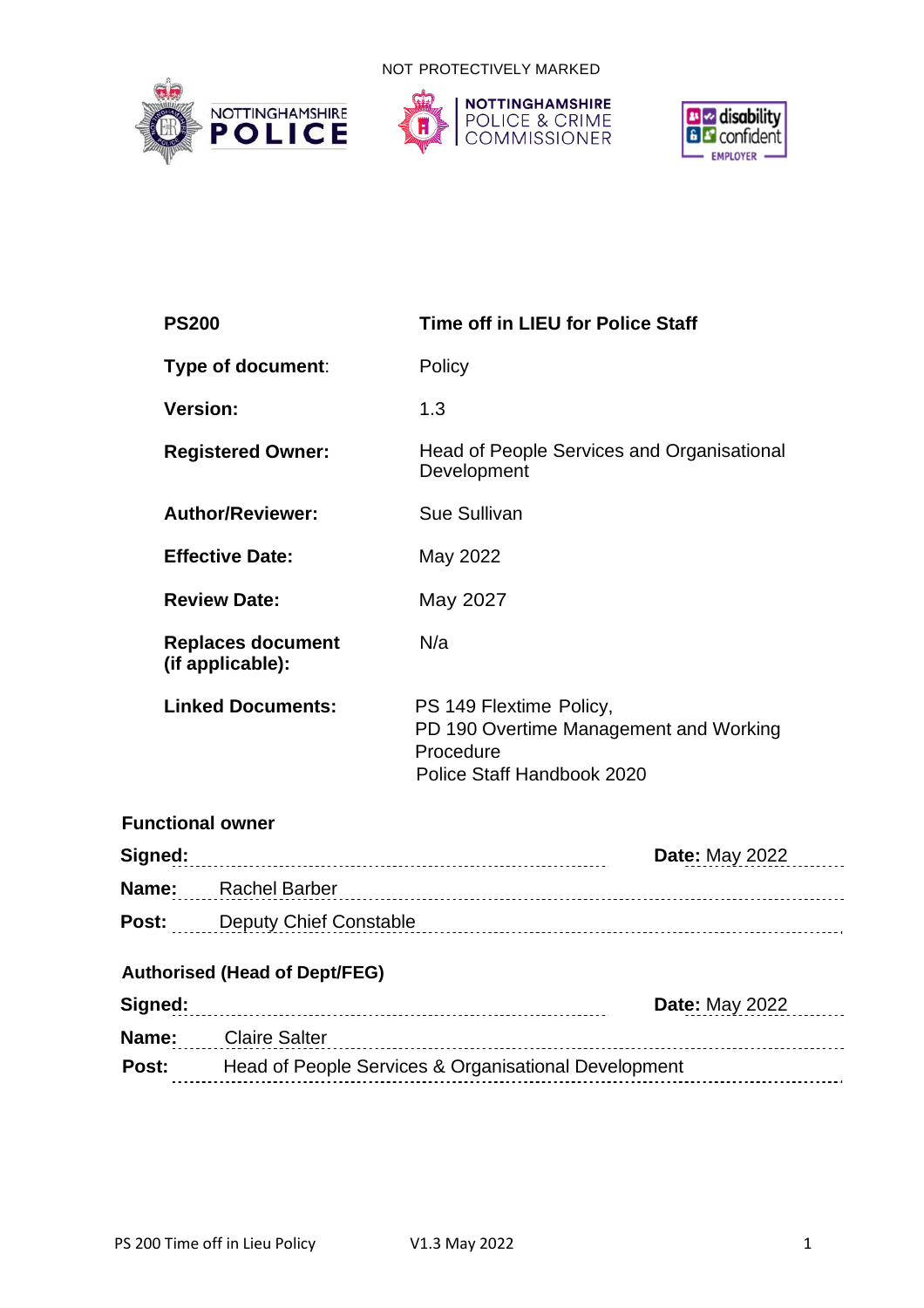# **TABLE OF CONTENTS**

# <span id="page-1-0"></span>**SECTION 1- VERSION CONTROL**

<span id="page-1-1"></span>

| Version<br>No | Date            | Post Holder/Author | Post                            | Reason for<br><b>Issue</b>                                                                                                        |
|---------------|-----------------|--------------------|---------------------------------|-----------------------------------------------------------------------------------------------------------------------------------|
| 1.0           | Sept 2004       |                    |                                 | <b>New Policy</b>                                                                                                                 |
| 1.1           | April 2017      | James Lunn         | Senior HR Manager               | <b>PS Handbook</b>                                                                                                                |
| 1.2           | October<br>2021 | Jasvir Ginda       | Policy and Wellbeing<br>Partner | Update and<br>clarification<br>given<br>regarding<br>working on a<br>rest day, non-<br>ageing toil pot<br>and negative<br>TOIL.   |
| 1.3           | May 2022        | Sue Sullivan       | Policy and Wellbeing<br>Partner | Update<br>regarding<br>recording<br>hours on<br>BOBO,<br>negative TOIL<br>must not be<br>used and the<br>transitional<br>process. |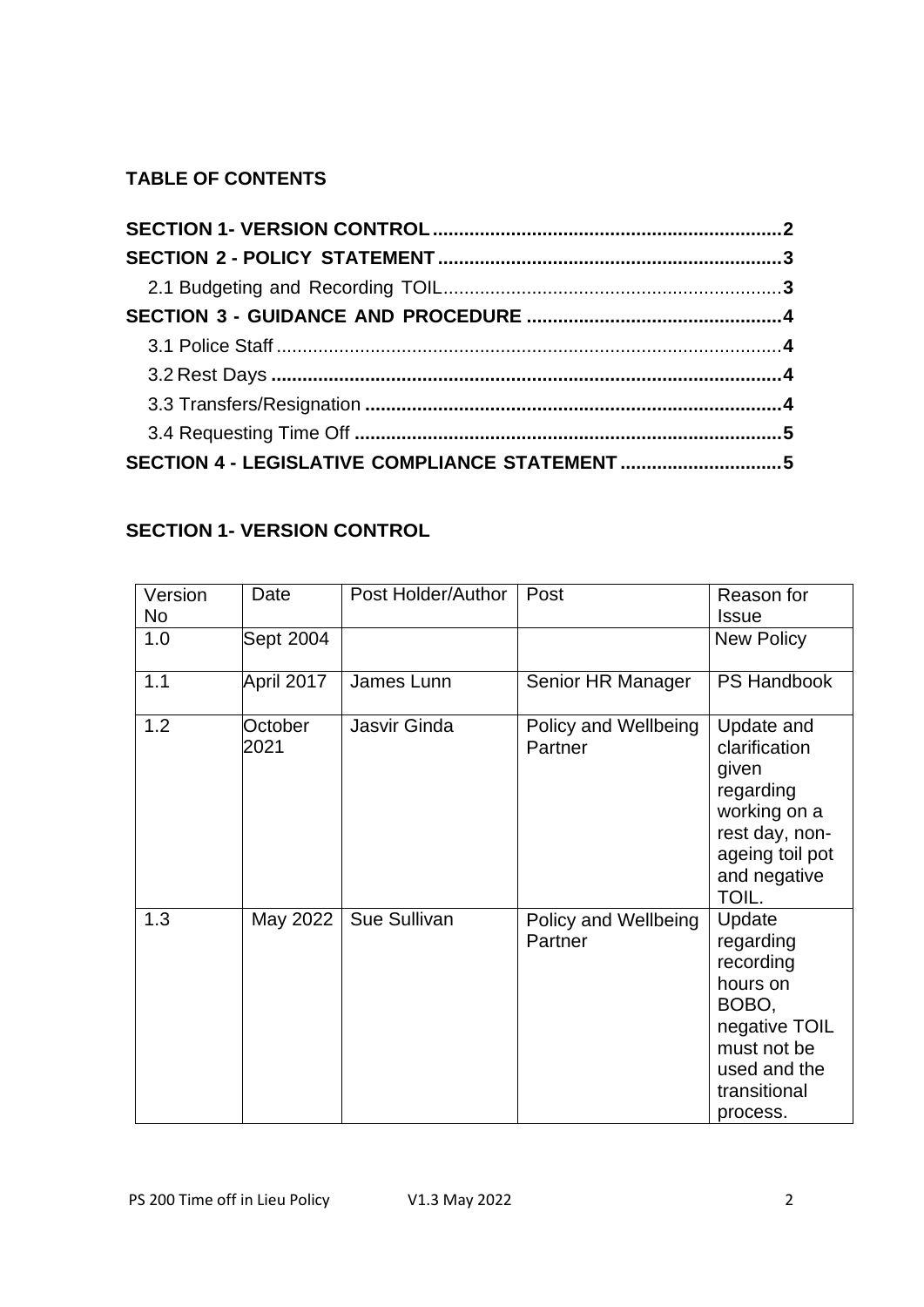### **SECTION 2 - POLICY STATEMENT**

Nottinghamshire Police and the Office of Police and Crime Commissioner (OPCC) recognises that overtime is not always an option for members of staff. Therefore, we have made provision for staff to be able to take Time off in Lieu (TOIL) in order for them to recoup extra time worked beyond the normal contracted hours.

The Force and the OPCC also recognises that not all salary grades attract overtime payments and therefore TOIL is an option in these cases. See PD 190 Overtime Management and working procedure for overtime arrangements.

The TOIL scheme varies from flexi time in the following respects: -

- It applies principally to operational police staff who work a rostered shift pattern.
- Additional hours and, therefore, TOIL should be authorised in advance whereas flexi time is largely regulated by the individual.
- TOIL will generate payment if hours are not taken whereas flexi time rules preclude payment.

It is the intention of Nottinghamshire Police and the OPCC that the requirement for additional hours to be worked should be kept to the minimum necessary for the efficient and effective working of the organisation in addition to supporting individual's wellbeing and being an Employer of Choice.

In scope of this policy are police staff only who work a rostered shift pattern. Police Officers are governed by Police Regulations.

# <span id="page-2-0"></span>**2.1 Budgeting and Recording TOIL**

It is imperative that individuals accurately record their working hours on the Duty Management System via the Book On Book Off (BOBO) system. This ensures that hours are logged correctly to promote the health and wellbeing of individuals, and the management of any TOIL where appropriate.

Managers must ensure that they have sufficient funds available to pay TOIL in the event that additional hours worked are unable to be taken in the timescale permitted. Managers are required to, wherever possible, ensure that TOIL is taken rather than payment having to be made.

It is the individual's responsibility to check their DMS record daily and liaise with their line manager regarding any exceptions.

<span id="page-2-1"></span>Any TOIL accrued will be recorded on the DMS system once it has been authorised by the relevant management.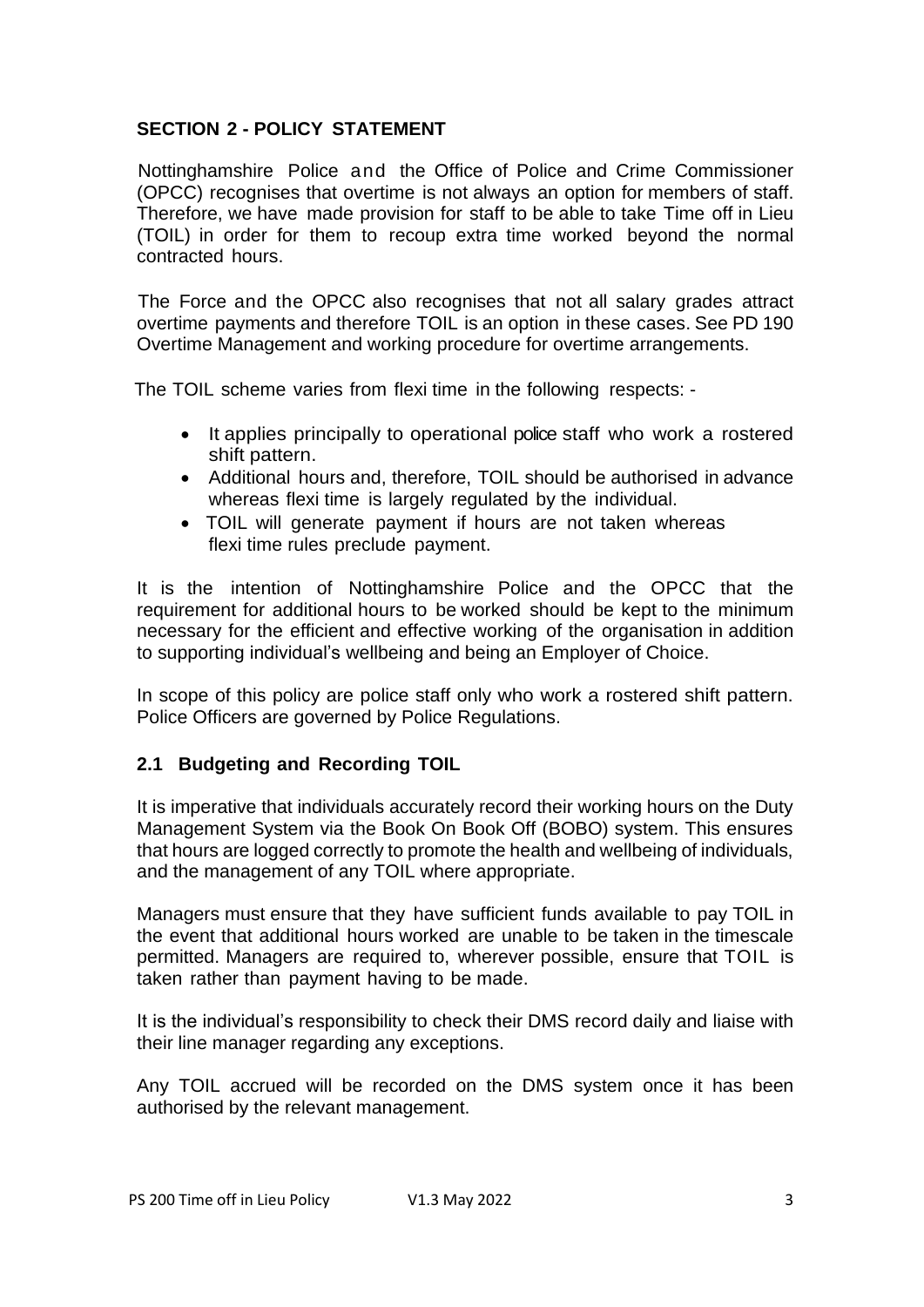# **SECTION 3 - GUIDANCE AND PROCEDURE**

# <span id="page-3-0"></span>**3.1 Police Staff**

Time off for the purposes of TOIL must be equal to time actually worked i.e. there is no provision for time and a third, half or double time. For example, if you work two hours, you can claim two hours TOIL, regardless of when the additional hours were worked.

The minimum period that can be credited to TOIL is 15 minutes.

TOIL must be cleared within a rolling three calendar months of being worked and ideally within a two-week period, as per Police Staff Council Handbook 2020 section 10.4.

Any TOIL not cleared at the end of three months will be paid at plain time.

As of 1<sup>st</sup> April 2022, up to 15 hours will be allowed to be banked in a non-ageing TOIL pot. Individuals can request TOIL to be added, deducted or paid from the non ageing TOIL pot by emailing the request to RMU.

Members of staff who agree to work overtime have no automatic right to elect to take time off and line managers may insist that paid overtime is taken, and this must be made clear from the outset (this is likely to occur for specific operations with separate overtime allocations).

Under normal circumstances, staff in management posts (i.e Heads of Department and some Section Heads with their own staffing budget) will be expected to manage their own hours without overtime or TOIL.

# <span id="page-3-1"></span>**3.2 Rest Days**

Where the member of staff agrees to work on a rest day, police staff can either accrue plain time TOIL for hours worked which can be taken on another mutually agreed day or have the relevant hours worked paid at the appropriate rate. Managers are required to, wherever possible; ensure the TOIL is taken rather than payment to support individual's wellbeing.

#### <span id="page-3-2"></span>**3.3 Transfers/Resignation**

When a member of staff is moving between Divisions/ Departments every effort must be made to clear all outstanding TOIL, either by time off in the notice period or by payment.

No TOIL will be transferred without the agreement of the receiving Chief Superintendent or Head of Department and if this is withheld payment will fall to the Division/Department the individual is leaving.